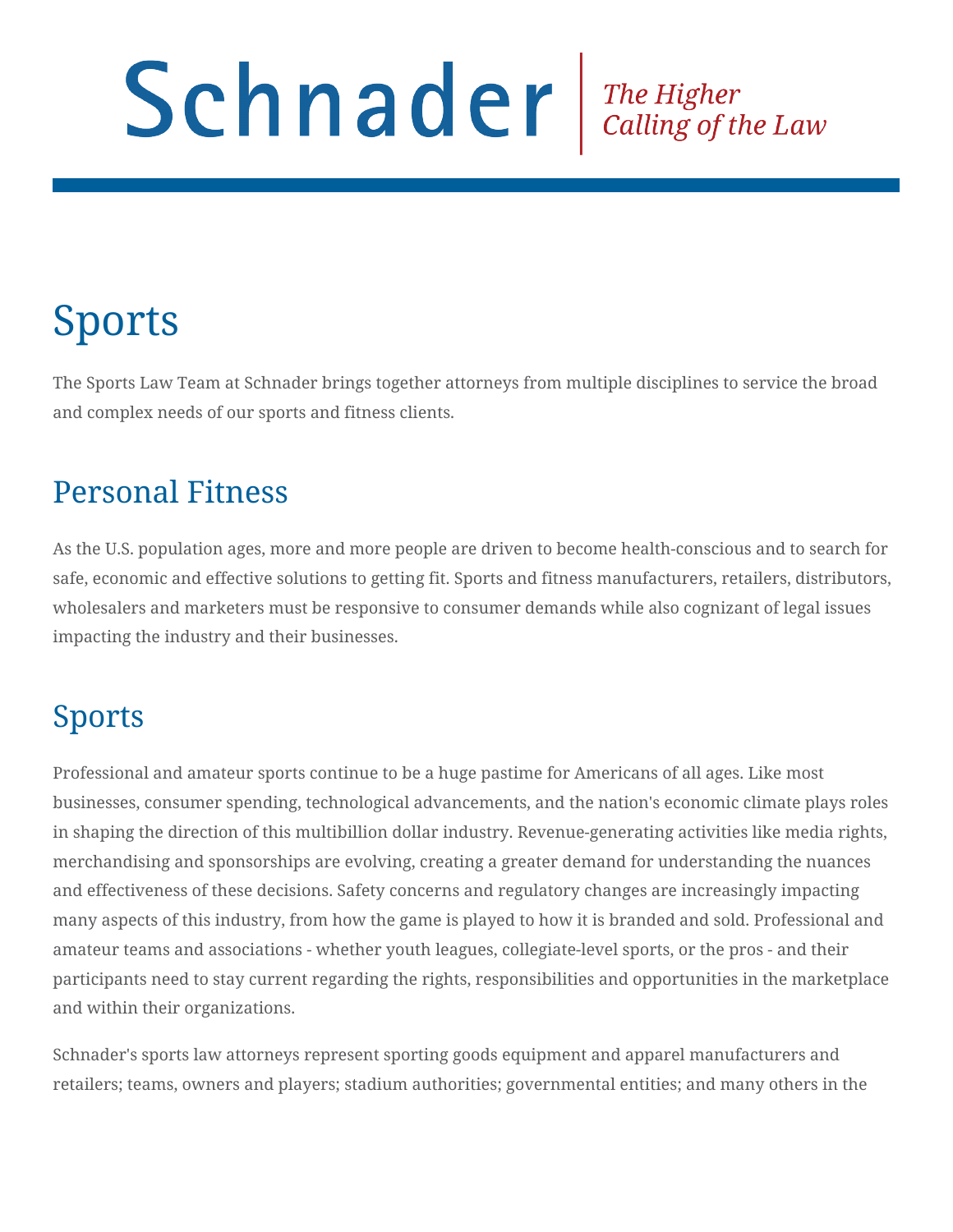sports and fitness industry. We advise clients on issues ranging from licensing, sponsorships and merchandising to risk avoidance matters. Our litigators have substantial experience trying product liability, failure to warn, product defect and personal injury cases in state and federal courts throughout the country.

#### Clients seek Schnader's counsel in matters including

- Branding, Marketing and Merchandising
- Bankruptcy
- Collegiate athletic department compliance with university, NCAA and federal law, including name, image and likeness (NIL) issues
- Event Management
- Intellectual Property Counseling: Prosecution, Transactional Work, Enforcement of Patents, Trademarks, including protecting IP in light of athlete NIL licensing
- Labor and Employment Counseling and Litigation: Contract Disputes, Executive Compensation, Collective Bargaining, Federal and State Employee Leave Laws, Non-Compete Agreements, Whistleblower, Discrimination, and Title IX
- Litigation and Arbitration: Premises, Failure to Warn, Product Defect, Personal Injury, Breach of Contract, Intellectual Property
- Product and Service Licensing
- Real Estate and Construction Projects
- Risk Avoidance and Compliance Counseling
- Safety and Product Recall
- Sponsorships, Naming Rights and Endorsements
- Tax and Tax-Exempt Issues; Creating and Administrating Private Foundations; Coordinating Philanthropic and Charitable Work

# Representative Matters Include

#### Litigation

- In one of the most significant student free speech cases before the U.S. Supreme Court in 50 years, *Mahanoy Area School District v. B.L*., successfully represented a high school cheerleader as the Court affirmed the lower courts' rulings that the school impermissibly punished her for off-campus speech, a violation of her First Amendment rights.
- Defended an international horse trader against fraud and related claims associated with the purchase and sale of horses and the management of horse farm operations.
- Represented professional equestrians in a wide variety of matters, including disciplinary proceedings before the national governing body of the sport and defending athletes against allegations of doping and other violations of the sport's rules.
- Defended a manufacturer of home fitness equipment in multiple personal injury actions postproduct recall. Handled issues related not only to design defect allegations but also to recall,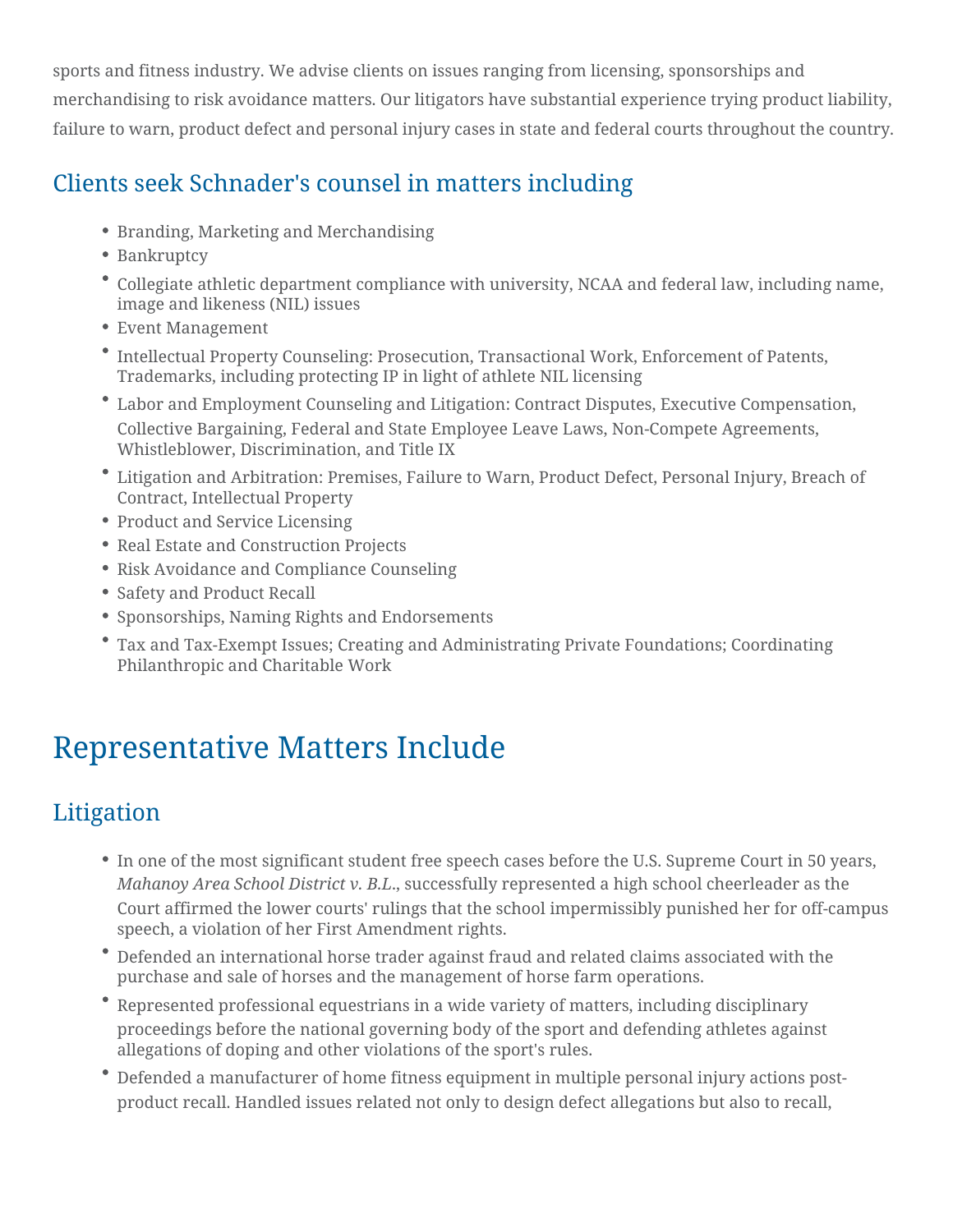spoliation, possible counterfeiting, and punitive damages claims. Guided the cases through discovery to favorable resolutions at mediation.

- Defended a major university against a claim for patent infringement based on the installation of artificial turf in its football stadium. Settled the claim at a very early stage in the litigation.
- Represented a marketing company in an advertising dispute with a top tennis player and successfully settled claims for trade name infringement and counter-claims for breach of fiduciary duty.
- Obtained summary dismissal for component part manufacturer for luxury sailboat.
- Defended a sporting goods manufacturer against various product liability claims brought by governmental entities.
- Represented several major league umpires in a defamation case in connection with a mass resignation resulting from a labor dispute.
- Represented a dietary supplement supplier against product liability claims and commercial disputes. Through strong early discovery efforts our team helped guide the case towards an early settlement in which the supplier paid nothing, despite contractual and innocent distributor theories advanced by the plaintiff.
- Defended numerous cases on behalf of a golf car manufacturer involving defect allegations and issues related to proper use of golf cars and the conditions of golf courses.
- Represented a baseball club in state court and bankruptcy court litigation against a counterparty who entered into a contract with a major league baseball team to license its name and operate a youth baseball summer camp.
- Represented a Division I university in a trademark infringement lawsuit brought against its separately incorporated athletic booster club. The court granted our request for a preliminary injunction.

# Counseling, Drafting and Negotiating Agreements

- Negotiated a major licensing agreement on behalf of the estate of a Hall of Fame baseball player.
- Manage all licensing agreements, trademark registrations and enforcement actions on behalf of the licensing company for a sports legend and a major league baseball manager.
- Advised a major league sports player on creating and administering a private foundation.
- Created a charitable fund for the American Cancer Society on behalf of the licensing company for a sports legend.
- Instituted and managed enforcement actions on behalf of two large boxing promoters and pay-perview broadcasting companies.
- Instituted and managed enforcement actions on behalf of a professional sports league and a telecommunications conglomerate.
- For one of the top ten marathons in the country, drafted sponsorship agreements, vendor agreements, waivers for participants and volunteers, photography releases and other policies.
- Provided pro bono advice to a sports-related nonprofit organization and drafted sports participation liability releases and media releases.
- Represented public sector development agencies in the transactions with the Philadelphia Phillies